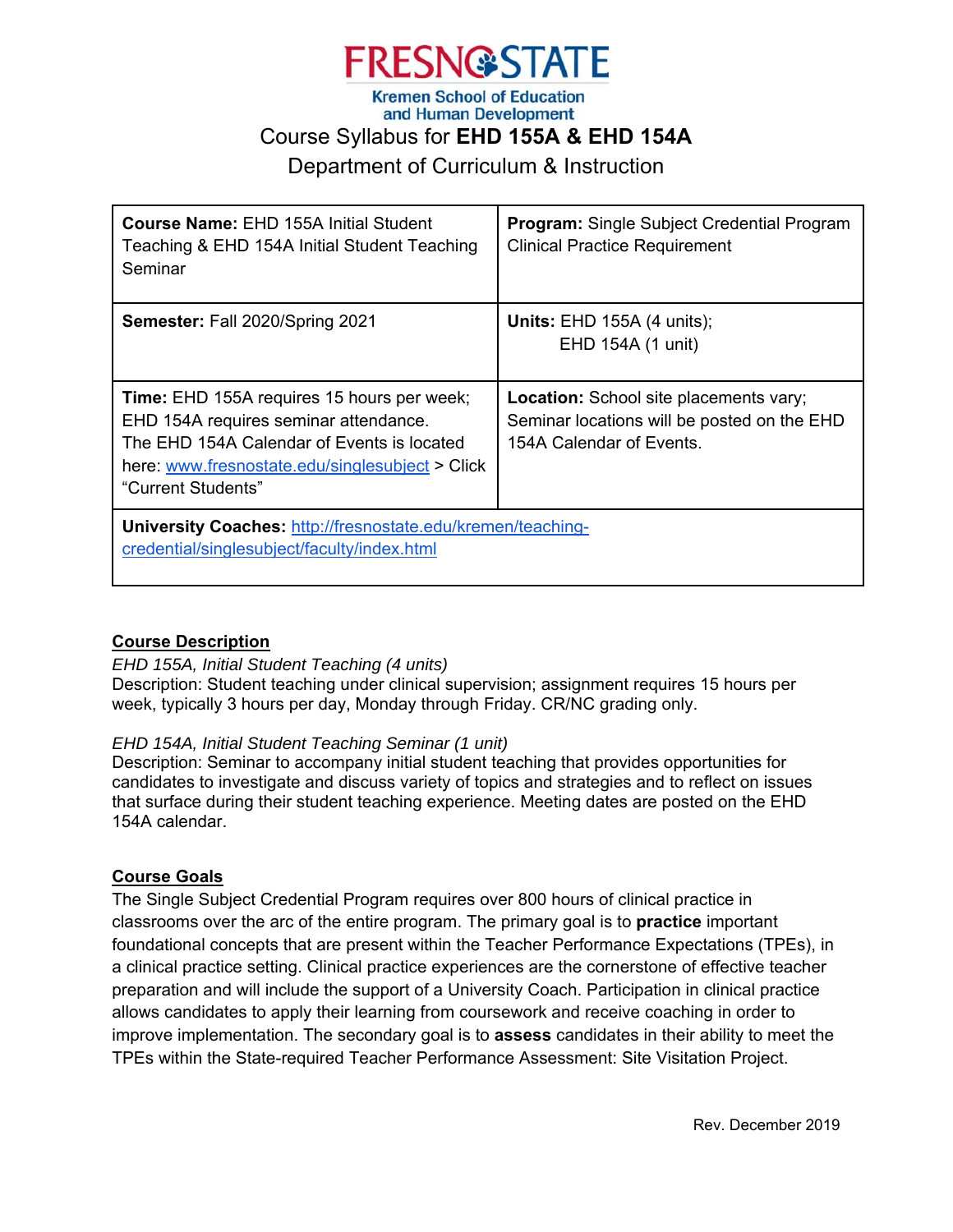

### **EHD 155A Course Overview**

Candidates in their first semester of EHD 155A will work in classrooms \*fifteen hours per week, beginning the first day of the school site calendar until the last day of instruction at Fresno State.

# **EHD 155A Course Requirements**

- 1. Teacher Candidates are required to purchase a Tk20 account that will be used throughout the program. Tk20 is a comprehensive data management system used to collect attendance data, assessment data, clinical observation feedback, and clinical placement evaluations. Tk20 accounts are accessible by candidates for seven (7) years from the date of purchase so that candidates can access their program data for induction after they complete the program. Information on Tk20 can be found on this document.
- 2. Teacher Candidates are expected to have college level skills in reading, writing, oral communication, and basic technology-proficiency. Candidates are also expected to have access to a computer, laptop or device that connects to the Internet and can record video/audio.
- 3. Teacher Candidates are required to read through all documents posted on the "Current Students" tab of the Single Subject Credential Program website, in order to adequately prepare for EHD 155A and EHD 154A.
- 4. Teacher Candidates are required to attend "all" seminars and events listed on the **EHD 154A** calendar that is posted on the Single Subject Credential Program website.
- 5. \*Teacher Candidates are expected to be at their student teaching site for 15 hours per week. The schedule is to be discussed with the Mentor Teacher and approved by the University Coach. A typical schedule is 3 **consecutive** hours per day, Monday through Friday, preferably in the subject matter area. An absence for EHD 155A equals 3 hours.
- 6. Teacher Candidates must be actively working toward *full teaching responsibility* in the class periods to which they are assigned (2 class periods), upon approval and recommendation of the Mentor Teacher and University Coach. Most Teacher Candidates will assume full teaching responsibility by the mid-point of the semester. It is recommended that the Teacher Candidate is teaching the same group of students over the course of the semester.
- 7. In addition to teaching, Teacher Candidates are assigned to a **professional learning period** where they can use the time to conference with their Mentor Teacher, observe other teachers at the school, talk with staff, and/or prepare instructional materials for teaching.
- 8. Teacher Candidates must also participate in non-teaching activities that are typically part of a teacher's responsibilities, such as participating in a parent-teacher conference, attending extra-curricular school events, attending staff or department meetings, and supervising students outside of classrooms. These non-teaching activities are integrated as assignments throughout the credential coursework and clinical practice.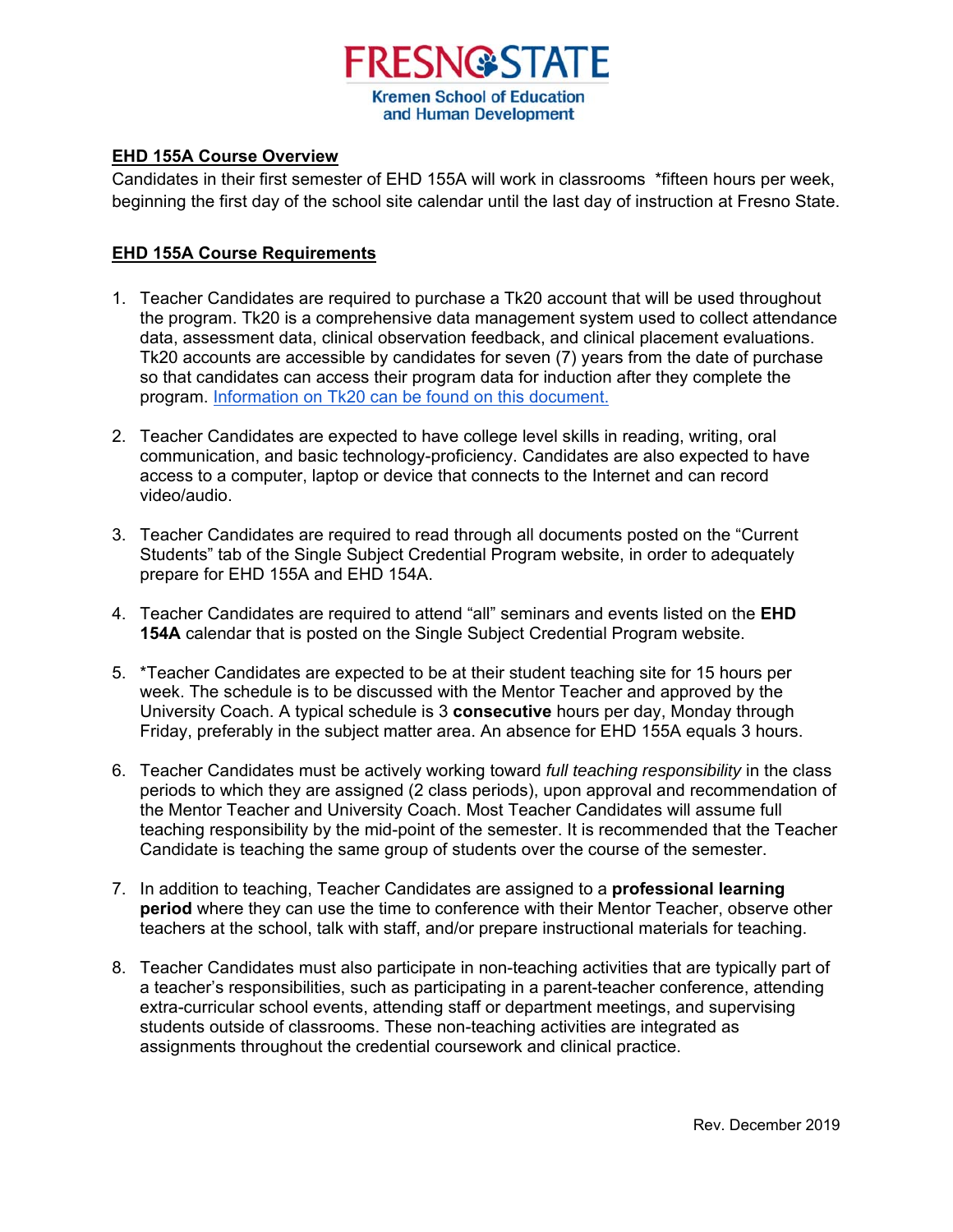

- and Human Development
- 9. During the last week of initial student teaching, Teacher Candidates must complete an evaluation of the University Coach and a feedback survey of the Mentor Teacher on TK20. This feedback will only be used to help KSOEHD improve the credential program.

## **Student Teaching Timeline**

| Date               | Assignment                                                                                                                                                                                                          |
|--------------------|---------------------------------------------------------------------------------------------------------------------------------------------------------------------------------------------------------------------|
| Weeks 1-2          | Meet with Mentor Teacher & University Coach; observing throughout the<br>school; becoming familiar with the classes to be taught; observing,<br>assisting the mentor teacher, and planning with the mentor teacher. |
| Weeks 3-4          | Observing, assisting, planning, and solo teaching or co-teaching on an<br>occasional basis.                                                                                                                         |
| <b>Week 5-8</b>    | Teaching (solo or lead the co-teaching) at least one class on a daily basis;<br>Mentor Teacher completes a mid-semester evaluation.                                                                                 |
| <b>Week 9-12</b>   | Teaching (solo or lead the co-teaching) at least one class on a daily basis;<br><b>Site Visitation Project</b>                                                                                                      |
| <b>Weeks 13-16</b> | Teaching (solo or lead the co-teaching) at least two class on a daily basis;<br>Coach completes an end of semester evaluation with input from Mentor<br>Teacher.                                                    |

## **Candidate Observation Protocol**

The observation rubric is aligned to the California Teacher Performance Expectations (TPEs) and intended to be used as a formative assessment. During the semester, coaches use the observation rubric to provide a minimum of six formal observations and feedback necessary to improve practice. Candidates may also receive feedback from mentors and other stakeholders, all of whom are invested in facilitating candidate success. The observation rubric is located within TK20, but can also be viewed by clicking here.

# **EHD 155A/154A Course Grading**

Earning a "credit" in EHD 155A/154A means that all expectations outlined in both courses must be satisfactorily met. This includes attending "all" seminars and functions preempted as necessary to satisfy the credit/no credit requirements for EHD 154A. In addition, there are no make-ups for missed EHD 154A seminars. .

#### **Course Policies**

Assignment completion: Course-related assignments may be drawn from students in your student teaching placement; however, additional time outside of required clinical practice hours will likely be necessary to complete some of these assignments. Failure to comply with any requirement for student teaching may result in a Teacher Candidate having to withdraw from student teaching or receiving no credit (NC).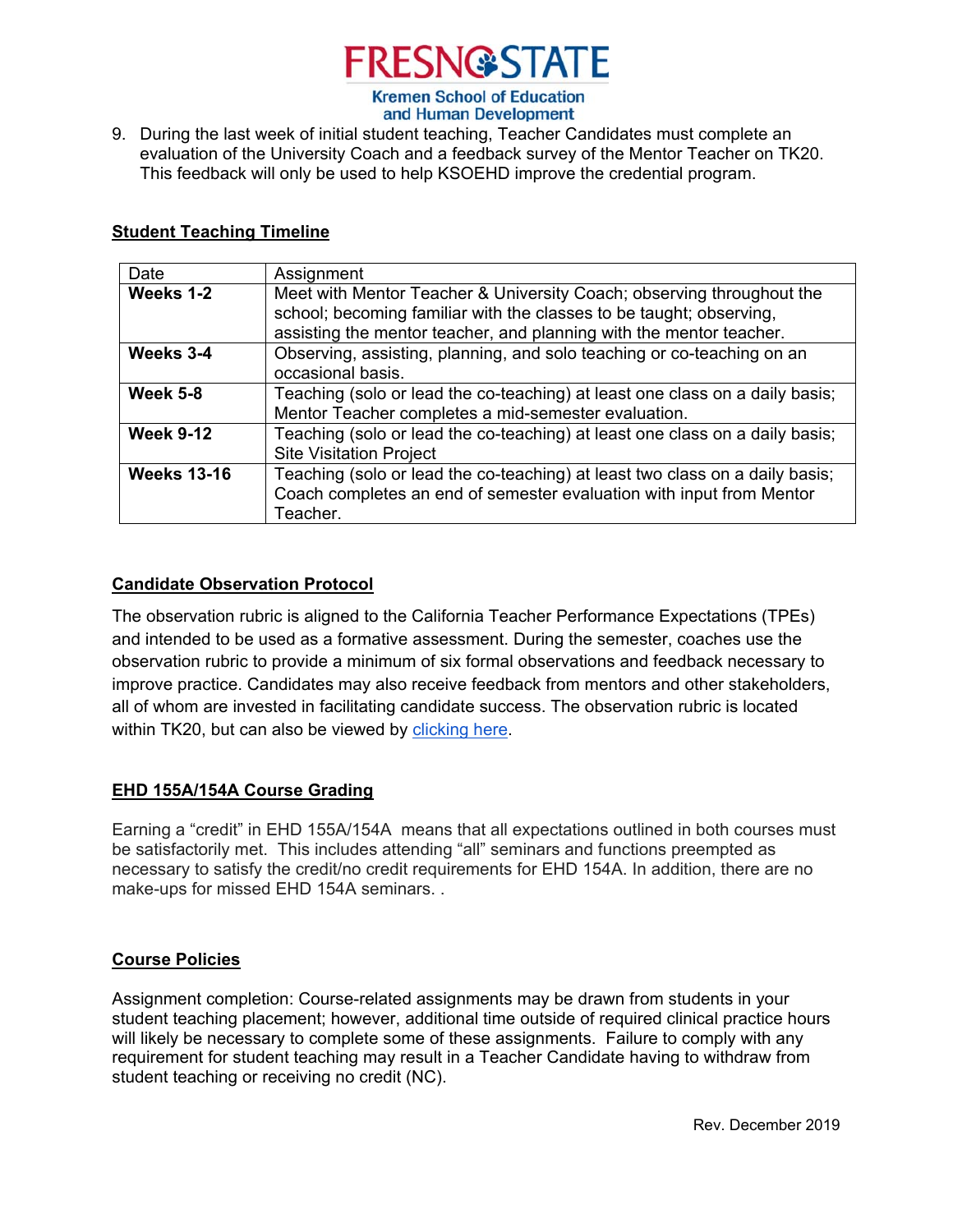

# and Human Development

Outside commitments: Employment, coursework, or family and personal responsibilities cannot be excuses for failing to meet the course requirements as described above. Such interference may result in having to withdraw from EHD 155A & EHD 154A, or make the adjustments necessary to fulfill the requirements of the program.

**Student Teacher Responsibilities**

**Professionalism Policy**

**Guide to Working with a Mentor Teacher**

**Conflict Resolution Guide**

# **Course Evaluation**

Student teaching performance will be observed/evaluated on a consistent basis throughout the semester to ensure candidates are meeting the selected Teacher Performance Expectations (TPEs) of the Commission on Teacher Credentialing (CTC) as aligned to the California Standards for the Teaching Profession (CSTPs). The CSTP standards represent how educators in California are to be evaluated once they enter the profession and the TPEs represent how credentialing programs evaluate their student teachers.

# 1. **Formal Observations**

The University Coach will complete a minimum of six formal lesson observations and provide documentation of contact for each Teacher Candidate under their supervision. Observations may include video capture, or synchronous video observation, if applicable. All observations will be digitally submitted to TK20.

# 2. **Site Visitation Project (SVP)**

Teacher Candidates must score 2 or above on the SVP to advance to final student teaching. The SVP includes a written/typed lesson plan, video recorded portion of the lesson, observation by the University Coach, and a written/typed reflection of the lesson that was taught. Failure to complete and submit the SVP on TK20 by the required date may place the Teacher Candidate in jeopardy of not receiving credit for the course (see FAST Manual). See the Single Subject Credential Program Handbook for more information.

# 3. **Mentor Teacher Feedback**

Mentor teachers will be sent a feedback form through TK20 at the end of the semester. The feedback form will be an opportunity for the mentor teacher to describe the teacher candidate's strengths and areas of growth. The mentor teacher will also respond to the following statements (using the scale of Disagree, Agree, Strongly Agree):

- Teaching Candidate takes initiative.
- Teaching Candidate demonstrates professionalism, including the responsible use of social media and other digital platforms and tools (TPE 6.6).
- Teaching Candidate accepts criticism and suggestions.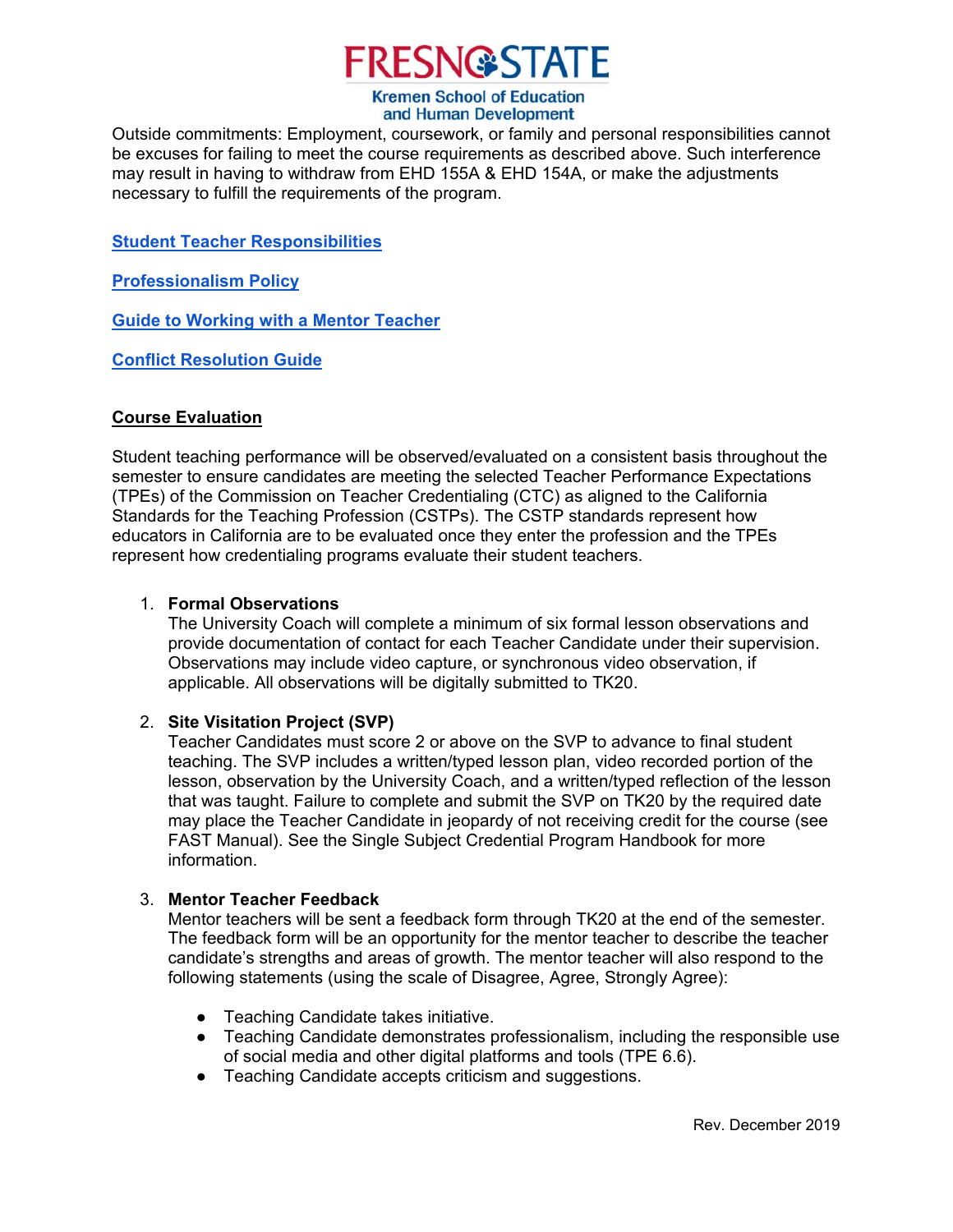# **FRESN@STATE**

#### **Kremen School of Education** and Human Development

- Teaching Candidate is punctual and prepared.
- Teaching Candidate respects the attitudes and opinions of others.
- Teaching Candidate demonstrates caring, support, acceptance, and fairness toward all students, families, and colleagues (TPE 6.2).
- Teaching Candidate demonstrates effective classroom management strategies (TPE 2, 6.5).
- Teaching Candidate engages and supports all student in learning (TPE 1, 4).
- Teaching candidate demonstrates proficiency in subject matter, consistent with the California State Standards in the content area(s) of their credential(s) (TPE 3).

## **University Policies**

## **Students with Disabilities:**

Upon identifying themselves to the instructor and the university, students with disabilities will receive reasonable accommodation for learning and evaluation. For more information, contact Services to Students with Disabilities in Madden Library, Room 1202 - (559) 278-2811.

#### **Honor Code:**

Members of the Fresno State academic community adhere to principles of academic integrity and mutual respect while engaged in university work and related activities. You should:

a) understand or seek clarification about expectations for academic integrity in this course (including no cheating, plagiarism and inappropriate collaboration)

b) neither give nor receive unauthorized aid on examinations or other course work that is used by the instructor as the basis of grading.

c) take responsibility to monitor academic dishonesty in any form and to report it to the instructor or other appropriate official for action.

Instructors may require students to sign a statement at the end of all exams and assignments that "I have done my own work and have neither given nor received unauthorized assistance on this work." If so, this will be provided to students by the instructor on or before the last day of instruction.

# **Cheating and Plagiarism:**

Cheating is the actual or attempted practice of fraudulent or deceptive acts for the purpose of improving one's grade or obtaining course credit; such acts also include assisting another student to do so. Typically, such acts occur in relation to examinations. However, it is the intent of this definition that the term 'cheating' not be limited to examination situations only, but that it include any and all actions by a student that are intended to gain an unearned academic advantage by fraudulent or deceptive means. Plagiarism is a specific form of cheating which consists of the misuse of the published and/or unpublished works of others by misrepresenting the material (i.e., their intellectual property) so used as one's own work." Penalties for cheating and plagiarism range from a 0 or F on a particular assignment, through an F for the course, to